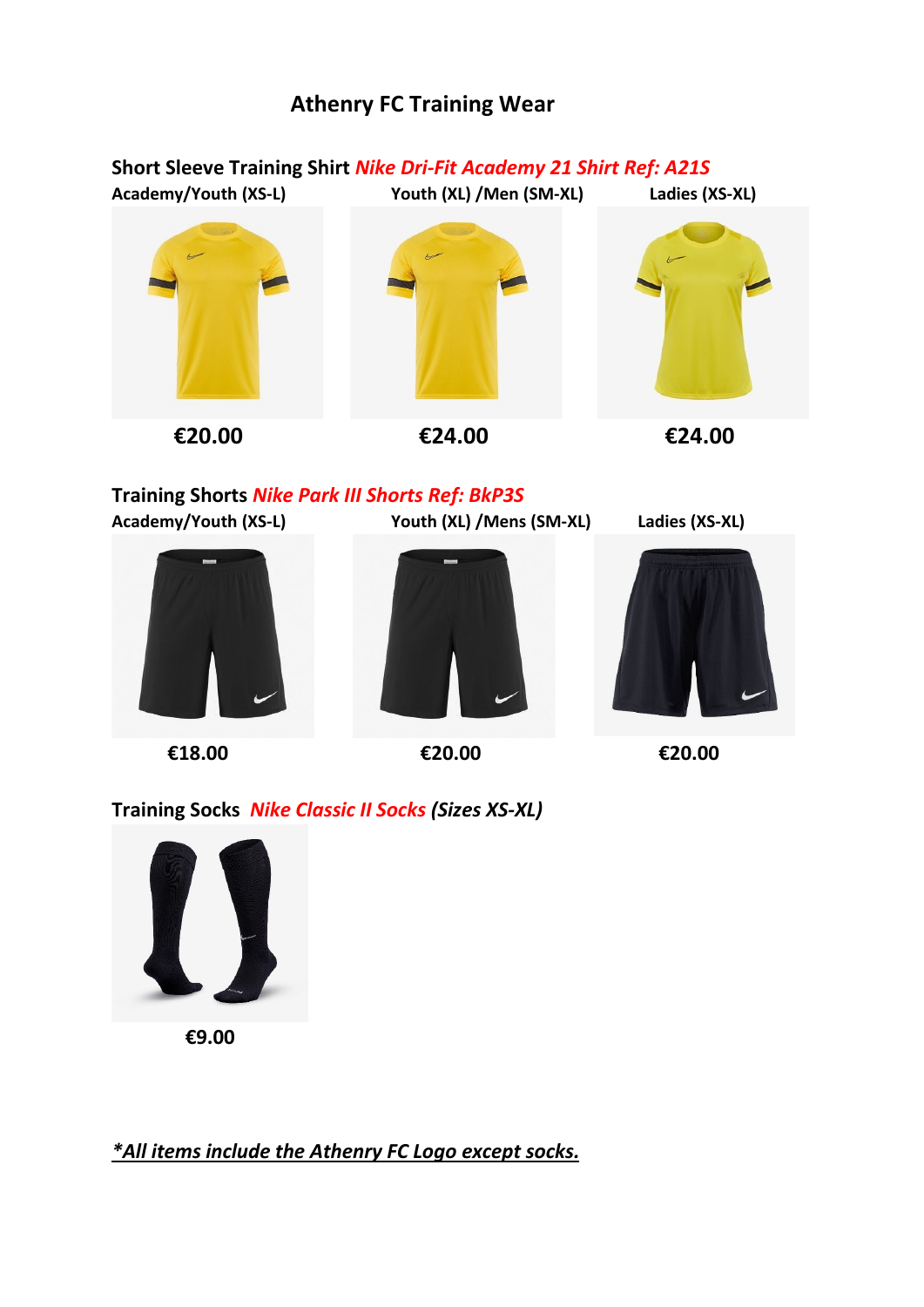**Training ¼ Zip Top** *Nike Dri-Fit Academy 21 Drill Top* **Academy/Youth (XS-L) Youth (XL)/ Mens (S-XL) Ladies (XS-XL)**



 **€34.00 €38.00 €38.00**

**Training Jacket Full Zip** *Nike Dri-Fit Academy 21 Knitted Training Jacket* **Academy/ Youth (XS-L) Youth (XL)/ Mens (S-XL) Ladies (XS-XL)**



**€36.00 €40.00 €40.00**





**Training Pants** *Nike Dry Academy Pants*

 **Academy/Youth (XS-L) Youth (XL)/ Mens (XS-XL) Ladies (XS-XL)**





 **€36.00 €40.00 €40.00**

*\*All items include the Athenry FC Logo except socks.*